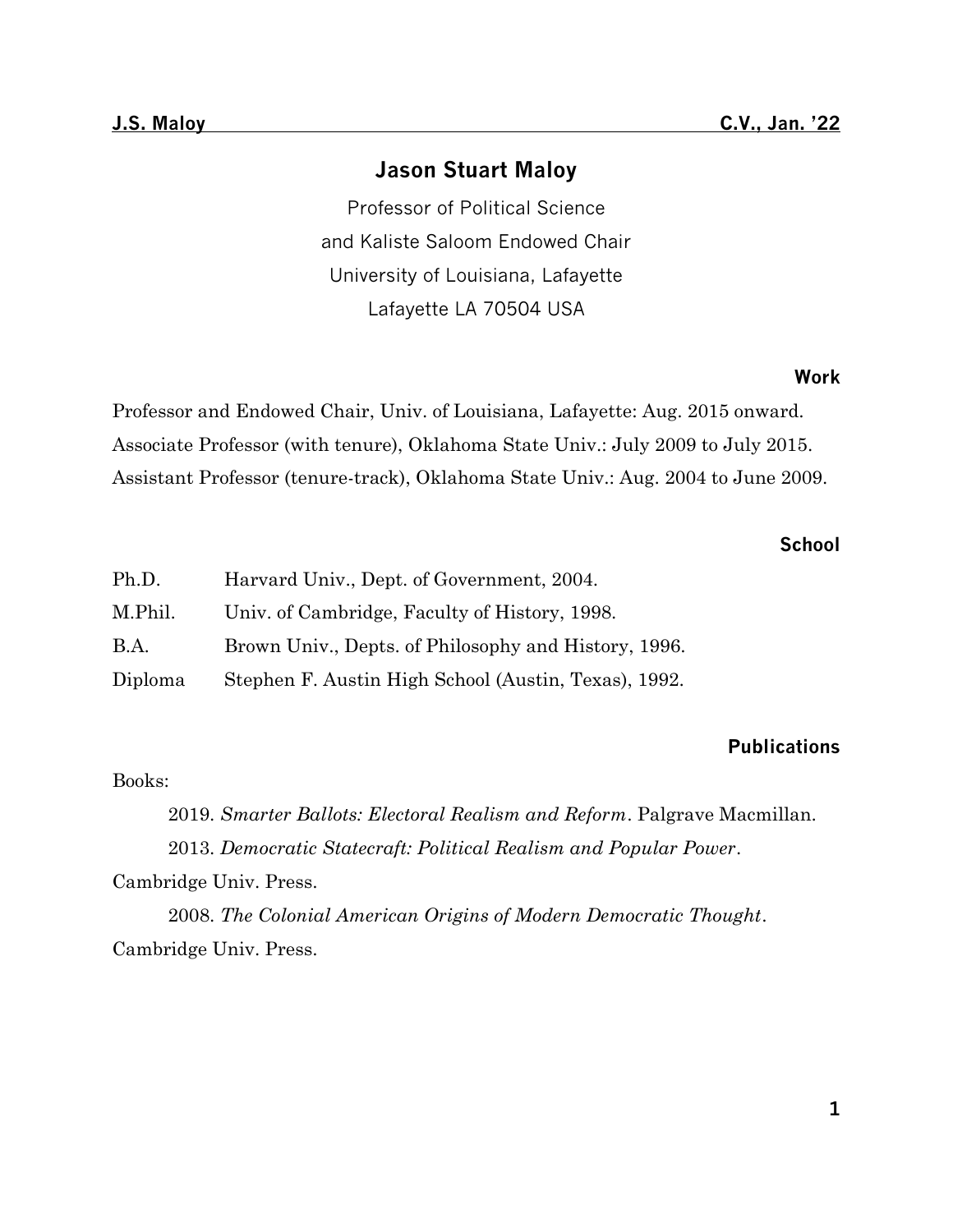Peer-reviewed articles:

2021. "The Impact of Input Rules and Ballot Options on Voting Error: An Experimental Analysis." *Politics and Governance*, vol. 9 (no. 2), pp. 306-318. (with M. Ward)

2020. "Political Realism as Anti-Scholastic Practice: Methodological Lessons from Muckraking Journalism." *Political Research Quarterly*, vol. 73, pp. 27-39.

2019. "Popular vs. Elite Democracy and Human Rights: Inclusion Makes a Difference." *International Studies Quarterly*, vol. 63, pp. 111-26. (with D.K. Joshi, T.M. Peterson)

2017. "Bodin's Puritan Readers and Radical Democracy in Early New England." *Journal of the History of Ideas*, vol. 78, pp. 1-25.

2015. "Intermediate Conditions of Democratic Accountability: A Response to Electoral Skepticism." *Politics and Governance*, vol. 3 (no. 2), pp. 76-89.

2015. "Popular vs. Elite Democratic Structures and International Peace." *Journal of Peace Research*, vol. 52, pp. 463-77. (with D.K. Joshi, T.M. Peterson)

2014. "Linkages of Electoral Accountability: Empirical Results and Methodological Lessons." *Politics and Governance*, vol. 2 (no. 2), pp. 13-27.

2011. "The First Machiavellian Moment in America." *American Journal of Political Science*, vol. 55, pp. 450-62.

2009. "The Aristotelianism of Locke's Politics." *Journal of the History of Ideas*, vol. 70, pp. 235-57.

2009. "Two Concepts of Trust." *Journal of Politics*, vol. 71, pp. 492-505.

2008. "A Genealogy of Rational Choice: Rationalism, Elitism, and

Democracy." *Canadian Journal of Political Science*, vol. 41, pp. 749-71.

2005. "The Very Order of Things: Rousseau's Tutorial Republicanism." *Polity*, vol. 37, pp. 235-61.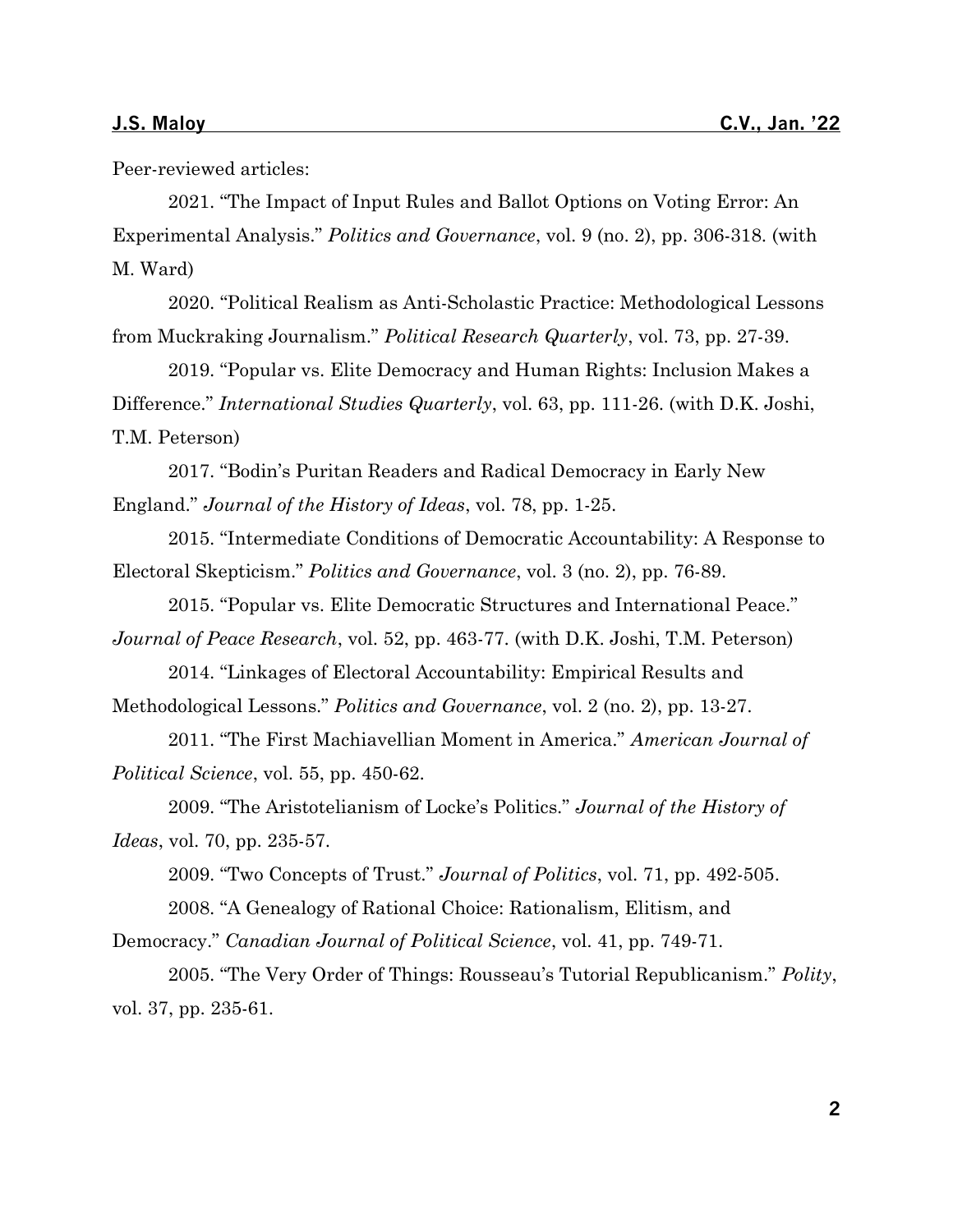Other published papers:

2020. "Ranking Ballots and Policy Juries: Institutional Reforms in America." *Community Wealth Building and the Reconstruction of American Democracy*, ed. M.C. Barnes & T.M. Williamson. E. Elgar Press.

2019. Review of *Democracy for Realists*, by C. Achen & L. Bartels. *Political Theory*, vol. 48, pp. 255-60.

2017. "Investigating American Democracy: Is Political Science Superior to Journalism?" *Perspectives on Politics*, vol. 15, pp. 781-5.

2014. Review of *On the People's Terms*, by P. Pettit. *Perspectives on Politics*, vol. 12, pp. 229-30.

2012. "Real Utopias in a Gilded Age: The Case of American Populism." *New Political Science*, vol. 34, pp. 372-9.

2012. Review of *Democracy and Accountability*, by C.T. Borowiak.

*Perspectives on Politics*, vol. 10, pp. 1011-12.

2010. "Elite Theory" and "Schumpeter, Joseph." *Encyclopedia of Political Theory*, ed. M. Bevir. Sage Publications.

2007. "The Paine-Adams Debate and its Seventeenth-Century Antecedents." *Thomas Paine: Common Sense for the Modern Era*, ed. R. King & E. Begler. San Diego State Univ. Press.

Unpublished report:

2017. "Constitutional Democracy Renewed: A Report on Revising and Revitalizing the Louisiana Constitution," Dept. of Political Science, Univ. of Louisiana, Lafayette.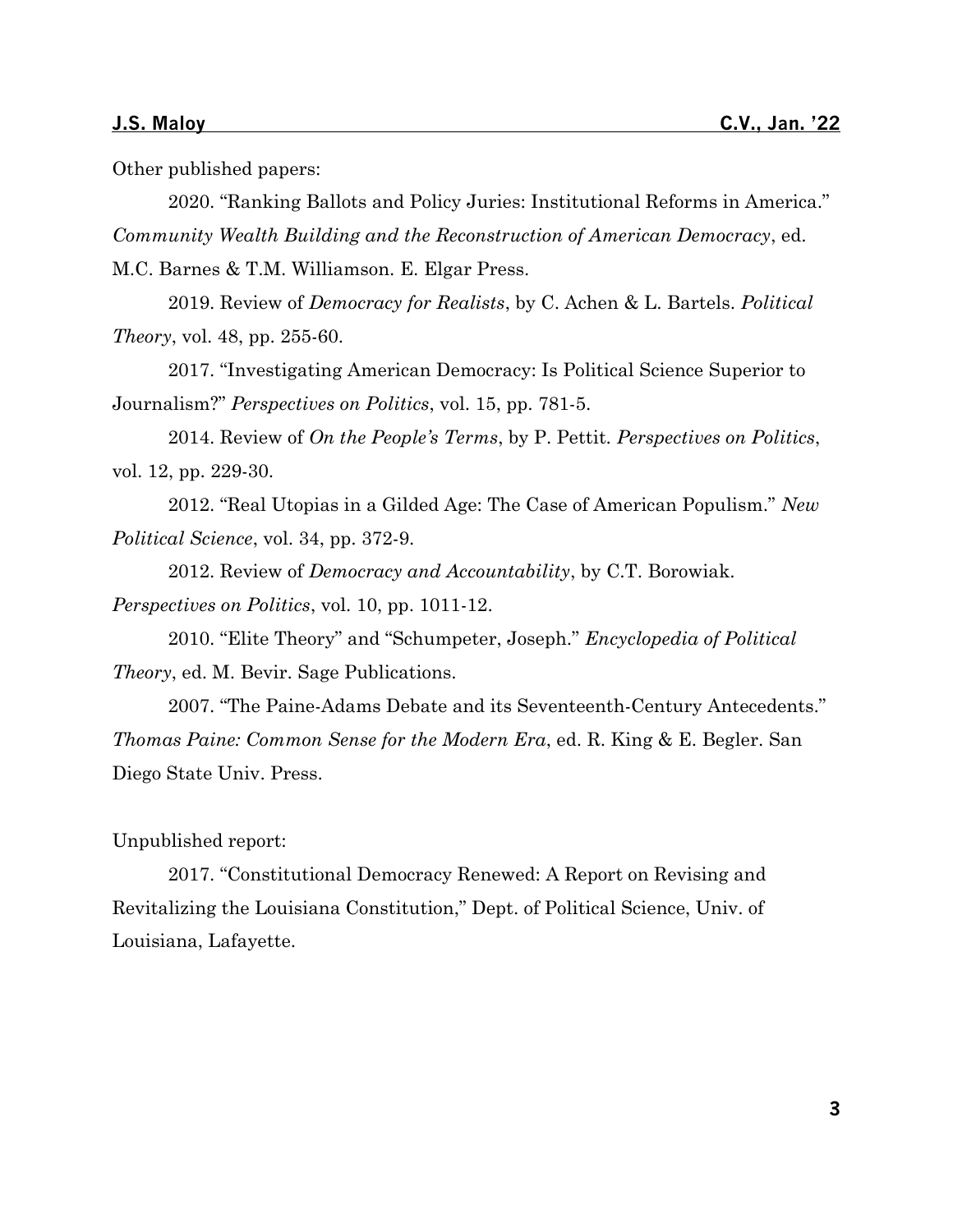**Teaching Experience**

University of Louisiana, Lafayette (2015 onward):

POLS 360, International Relations POLS 366, U.S. Foreign Policy POLS 462, Global Political Economy POLS 465, Global Democratic Institutions POLS 467, International Ethics and Law POLS 490(a), Comparative Judicial Systems POLS 490(b), U.S. State Constitutions

Oklahoma State University (2004-15):

POLS 1113, Introduction to American Government

POLS 2023, Public Law and Private Rights

POLS 3643, Theories of Empire

POLS 3663, Political Thought

POLS 4343, The U.S. Constitution

POLS 4553, American Political Thought

POLS 4573, Democratic Theory

POLS 4653, Contemporary Political Thought

POLS 4963, Constitutional Law: Civil Rights

POLS 4973, Constitutional Law: Civil Liberties

POLS 5023, Foundations of Political Science

# **Grants and Awards**

Outstanding Research Award, College of Liberal Arts, Univ. of Louisiana, Lafayette, 2019-20.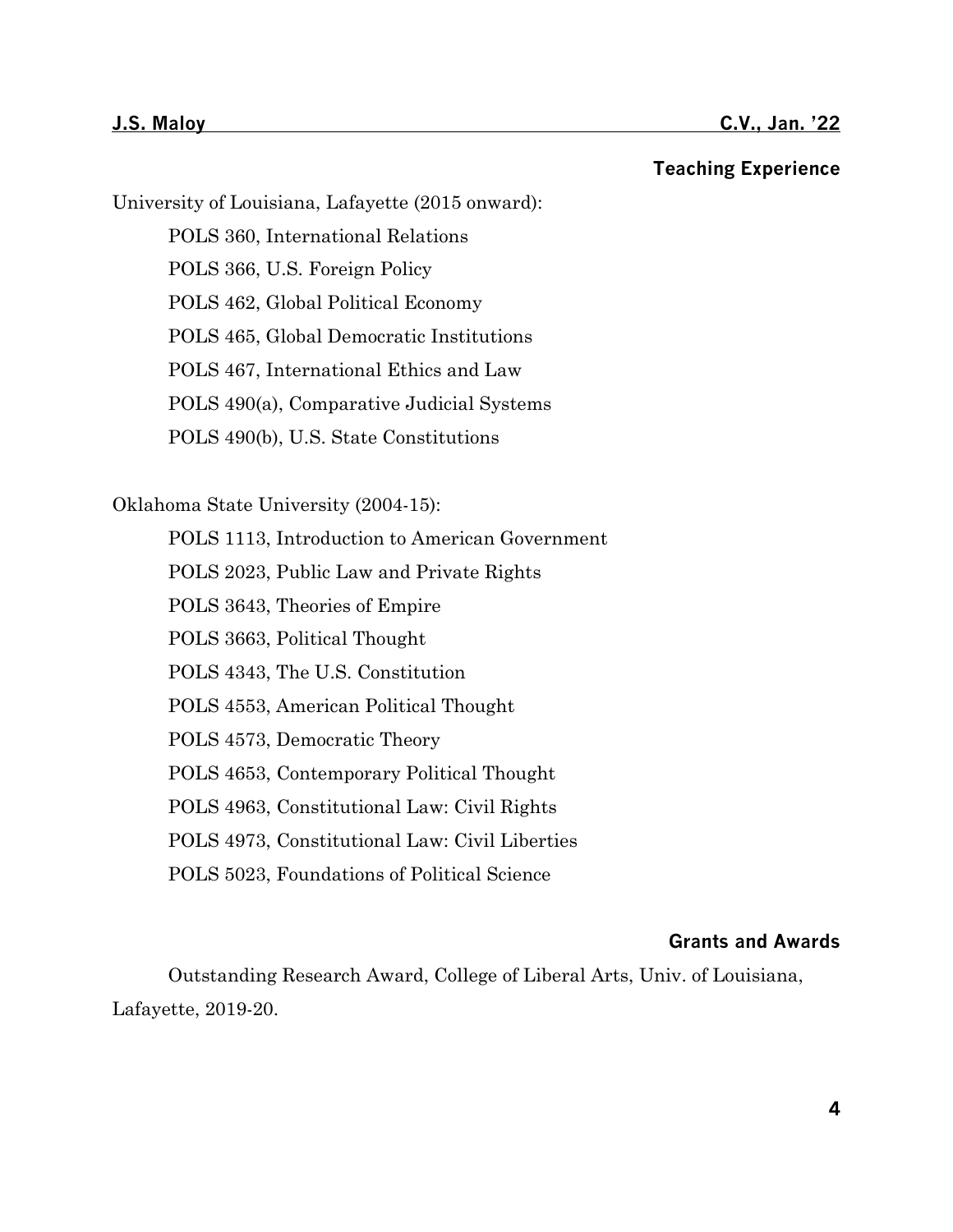Outstanding Research Award, Dept. of Political Science, Oklahoma State Univ., 2014-15.

OSU-Tulsa President's Research Award, Oklahoma State Univ., May 2014.

Outstanding Research Award, Dept. of Political Science, Oklahoma State

Univ., 2013-14.

*Review of Politics* Award, Midwestern Political Science Assoc., Chicago, Mar. 2011 (for best paper in normative political theory).

Junior Faculty Research Award, College of Arts and Sciences, Oklahoma State Univ, Oct. 2009.

Big 12 Fellowship, Oklahoma State Univ. & Texas A & M Univ., Mar. 2006.

Mark DeWolfe Howe Fund, Harvard Law School (for research on English legal history in London and Cambridge, U.K.), June 2004.

National Science Foundation Graduate Fellowship, 1999-2002.

Judith Nisse Shklar Graduate Fellowship, Dept. of Government, Harvard

Univ., 1998-9.

British Marshall Scholarship, Assoc. of Commonwealth Universities, 1996-8. Phi Beta Kappa (Rhode Island alpha), 1996.

Walter and Miriam Rutman Scholarship, Brown Univ., 1992-6.

## **Research Presentations**

"Energy Regimes and Political Regimes," Southern Political Science Assoc., San Antonio, Tx., Jan. 2022.

"More Expression, Less Error: Alternative Ballots Out-Perform Status Quo," New America Foundation, Washington, D.C., Jun. 2021.

"The Sources of Voter Error with Ranking Ballots," New America Foundation, Washington, D.C., Feb. 2020.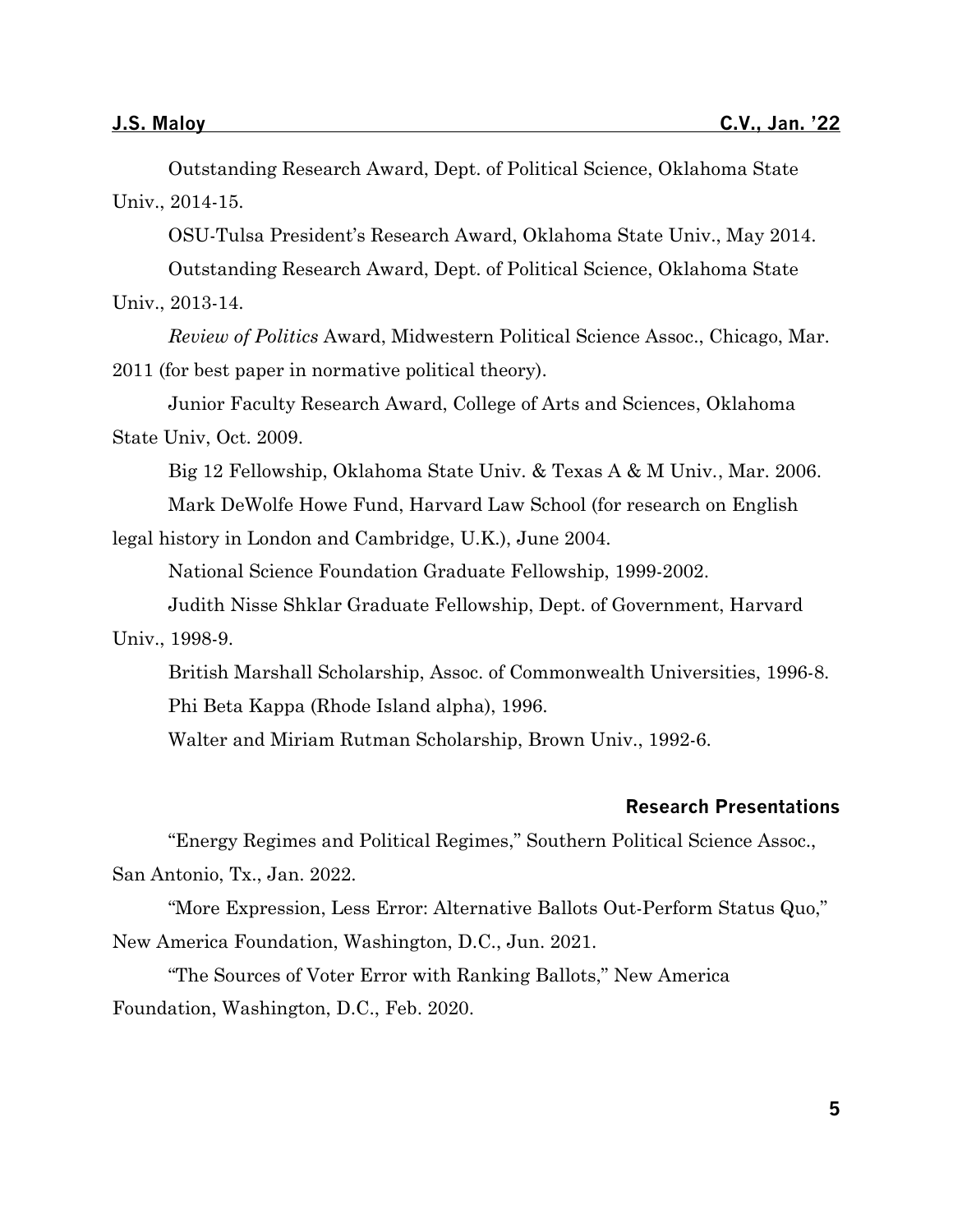"Democratic Responses to Ecological Crisis and Ecological Threats to Democratic Stability," International Studies Assoc., South, annual meeting, Memphis, Tenn., Oct. 2019; ISSS-IS (International Security Studies Section of the International Studies Assoc.) annual meeting, Denver, Col., Oct. 2019; Southern Political Science Assoc., San Juan, P.R., Jan. 2020.

"Ranking Ballots and Constitutional Juries: Institutional Reforms for Further Democratization in America," Jepson School of Leadership Studies, Univ. of Richmond, Richmond, Va., June 2019.

"Realism and Idealism: Machiavelli," Eric Voegelin Institute, Louisiana State Univ., Baton Rouge, La., Apr. 2019.

"Popular vs. Elite Democracy and Environmental Quality" (with D.K. Joshi, T.M. Peterson), Southern Political Science Assoc., Austin, Tx., Jan. 2019.

"Oligarchic Democracy," Texas A & M Univ., Ethics and Political Science Program, College Station, Tx., Nov. 2018.

"Should Trump Have Lost the Nomination? Retrospective Election Simulations with Alternative Voting Rules," Southern Political Science Assoc., New Orleans, La., Jan. 2018.

"The Oligarchy Index" (with D.K. Joshi), International Institute of Democracy and Election Assistance, The Hague, Neth., June 2017.

"Popular Ownership and Citizen Juries in Formal Constitutional Change," Law and Society Assoc., New Orleans, La., June 2016; Tulane Law School, New Orleans, La., Apr. 2017.

"Judicial Discretion in Civil Law, Common Law, and Mixed Systems: A Comparative Analysis of American States" (with M.C. Hall), Southwestern Social Science Assoc., Austin, Tex., Apr. 2017.

"The 'Lesser Evil' Problem in Elections and Election Studies," Southern Political Science Assoc., New Orleans, La., Jan. 2017.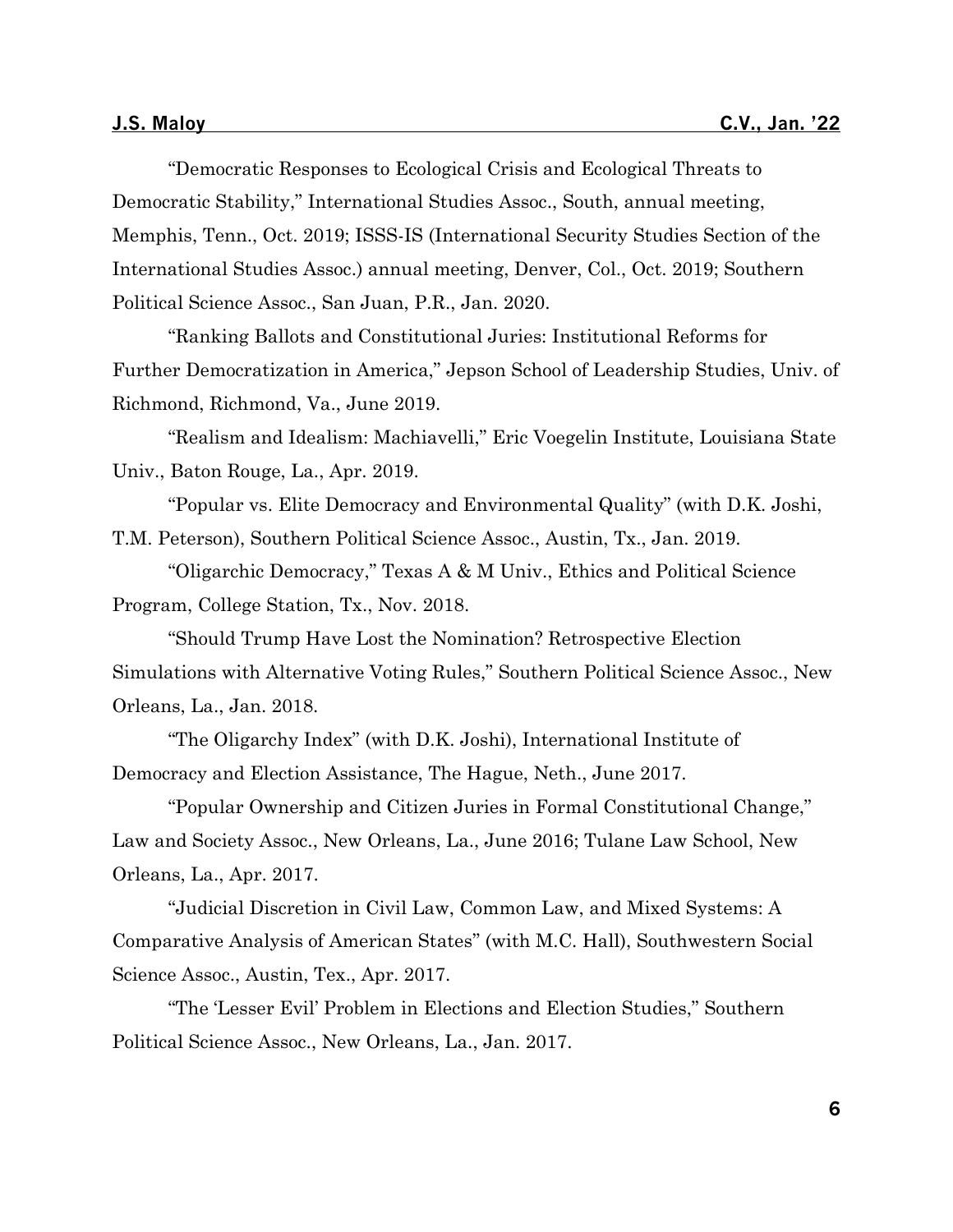"Popular vs. Elite Democracies: A Class-Based Approach to Measuring Democratic Regimes" (with D.K. Joshi), Southern Political Science Assoc., San Juan, P.R., Jan. 2016.

"Structures of Inclusion and Human Rights Performance" (with D.K. Joshi,

T.M. Peterson), American Political Science Assoc., San Francisco, Cal., Sep. 2015.

"Cameral Structure and Popular Power: A Conceptual Exploration," Western Political Science Assoc., Las Vegas, Nev., Apr. 2015.

"Political Realism as Anti-Scholastic Practice: Muckraking Journalism, ca. 1890-1910," Western Political Science Assoc., Las Vegas, Nev., Apr. 2015.

"Europe's Dead Hand and American Political Thought," *Journal of the History of Ideas* 75th Anniversary Conference, Univ. of Pennsylvania, Philadelphia, Penn., May 2014.

"Democracy Measurement and Political Theory," Dept. of Political Science, Univ. of Houston, Houston, Tex., Nov. 2013.

"Peace, Conflict, and Degrees of Democracy" (with D.K. Joshi, T.M. Peterson), American Political Science Assoc., Chicago, Ill., Sep. 2013.

"Rural Political Interests, Redistricting, and Unicameralism," Center for Great Plains Studies, Kearney, Neb., Apr. 2013.

"The Fallacy of Electoral Accountability," Western Political Science Assoc., Portland, Ore., Mar. 2012.

"Real Utopias of Nineteenth-Century Populism," American Political Science Assoc., Seattle, Wash., Aug./Sep. 2011.

"Systemic Politics against Individual Ethics," mini-conference on "Wrestling with Machiavelli," Tufts Univ., Somerville, Mass., May 2011.

"Democracy without Justice and Ethics," Western Political Science Assoc., San Antonio, Tex., Apr. 2011.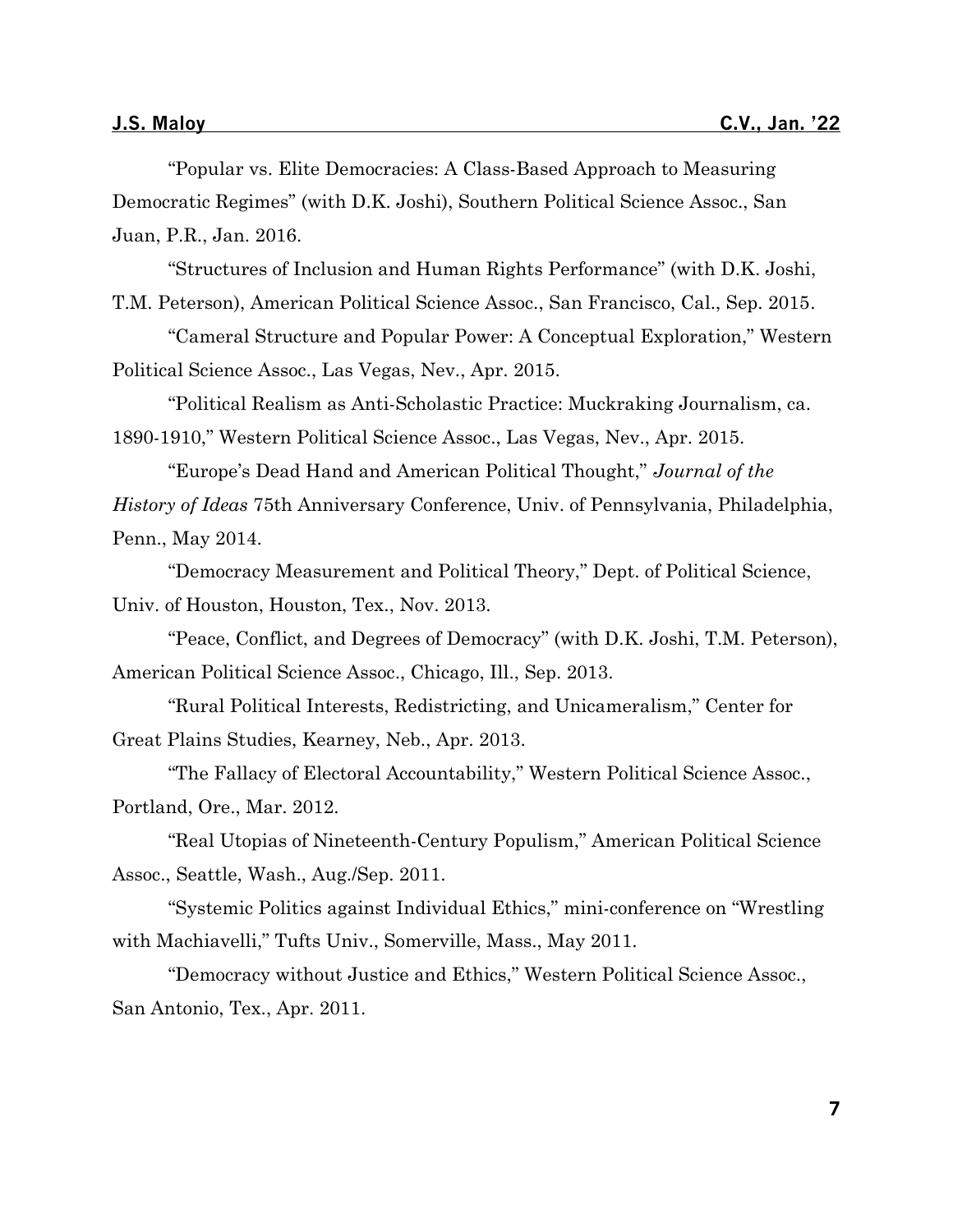"Ancient and Medieval Antecedents of Reason of State," Midwestern Political Science Assoc., Chicago, Ill., Mar. 2011. (see *Review of Politics* award, below) "The Aristotelian Precedents for Machiavellian Statecraft," Southern Political Science Assoc., New Orleans, La., Jan. 2011. "Accountability beyond Elections," Dept. of Political Science, Texas A & M Univ., College Station, Tex., Nov. 2010. "The First Machiavellian Moment in America," Political Theory Convocation, Dept. of Political Science, Texas A & M Univ., College Station, Tex., Sep. 2010. "The Economic Statecraft of American Populism, ca. 1870-1900," Western Political Science Assoc., San Francisco, Cal., Apr. 2010. "Beyond Electoral Accountability," Tuesday/Thursday Seminar, Dept. of Politics, New York Univ., New York, N.Y., Dec. 2008. "Puritan Machiavellism and Anglo-American Democracy in the Seventeenth Century," American Political Science Assoc., Boston, Mass., Sep. 2008. "Prudence and Statecraft against Reason and Deliberation," Conference for the Study of Political Thought (Lone Star chapter), College Station, Tex., Apr. 2008. "The Modernization of Democracy?" Political Theory Convocation, Dept. of Political Science, Texas A & M Univ., College Station, Tex., Mar. 2006.

"Two Concepts of Trust," Northeastern Political Science Assoc., Philadelphia, Penn., Nov. 2005.

"Plato's Thrasymachus and Democratic Thought," American Political Science Assoc., Washington, D.C., Aug. 2005.

"Democracy, Rationality, and Elites: The Forgotten Genealogy of Rational Choice," Western Political Science Assoc., Oakland, Cal., Mar. 2005.

"Anglo-American Radicalism and the Written Constitution," Midwestern Political Science Assoc., Chicago, Ill., Apr. 2004.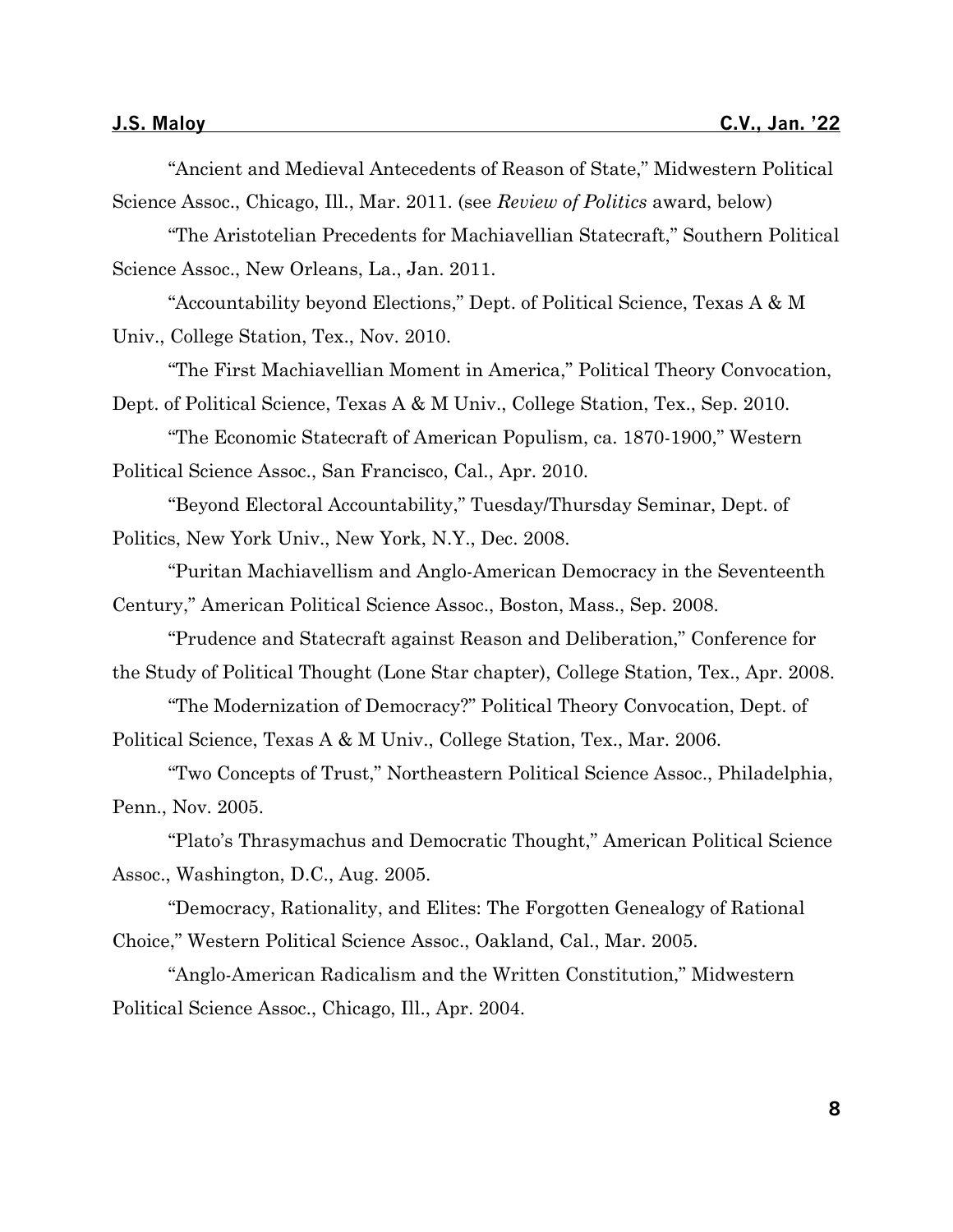"The Pre-History of American Political Ideas," New England Political Science Assoc., Providence, R.I., Mar. 2003.

"Fathers and Magistrates: Aristotle's Idea of Politics and Locke's Juridical Theory of Power," Southwestern Social Science Assoc., Ft. Worth, Tex., Mar. 2001.

"Moral Economy and Individual Freedom in Rousseau," New York State Political Science Assoc., Queens, N.Y., May 1999.

#### **Professional Service**

Editorial advisory board member, *Political Research Quarterly*, July 2018 onward.

Co-Editor, *Political Research Quarterly*, July 2014 to Aug. 2015.

Section head, "Political Theory and its Applications," 2014 annual meeting Program Committee, Western Political Science Assoc., Seattle, Wash.

Convenor, Lone Star chapter of the Conference for the Study of Political Thought, Sep. 2006 to Aug. 2009.

Manuscript reviewer:

*American Journal of Political Science*, 2005, 2008, 2009. *American Political Science Review*, 2007, 2013, 2015, 2016, 2018, 2021, 2022. *American Political Thought*, 2014. *British Journal of Political Science*, 2016. *Canadian Journal of Political Science*, 2008. *Electoral Studies*, 2019. *History of Political Thought*, 2016. *International Political Science Review*, 2018. *International Studies Review*, 2016, 2018. *Journal of Politics*, 2010, 2012, 2013, 2021.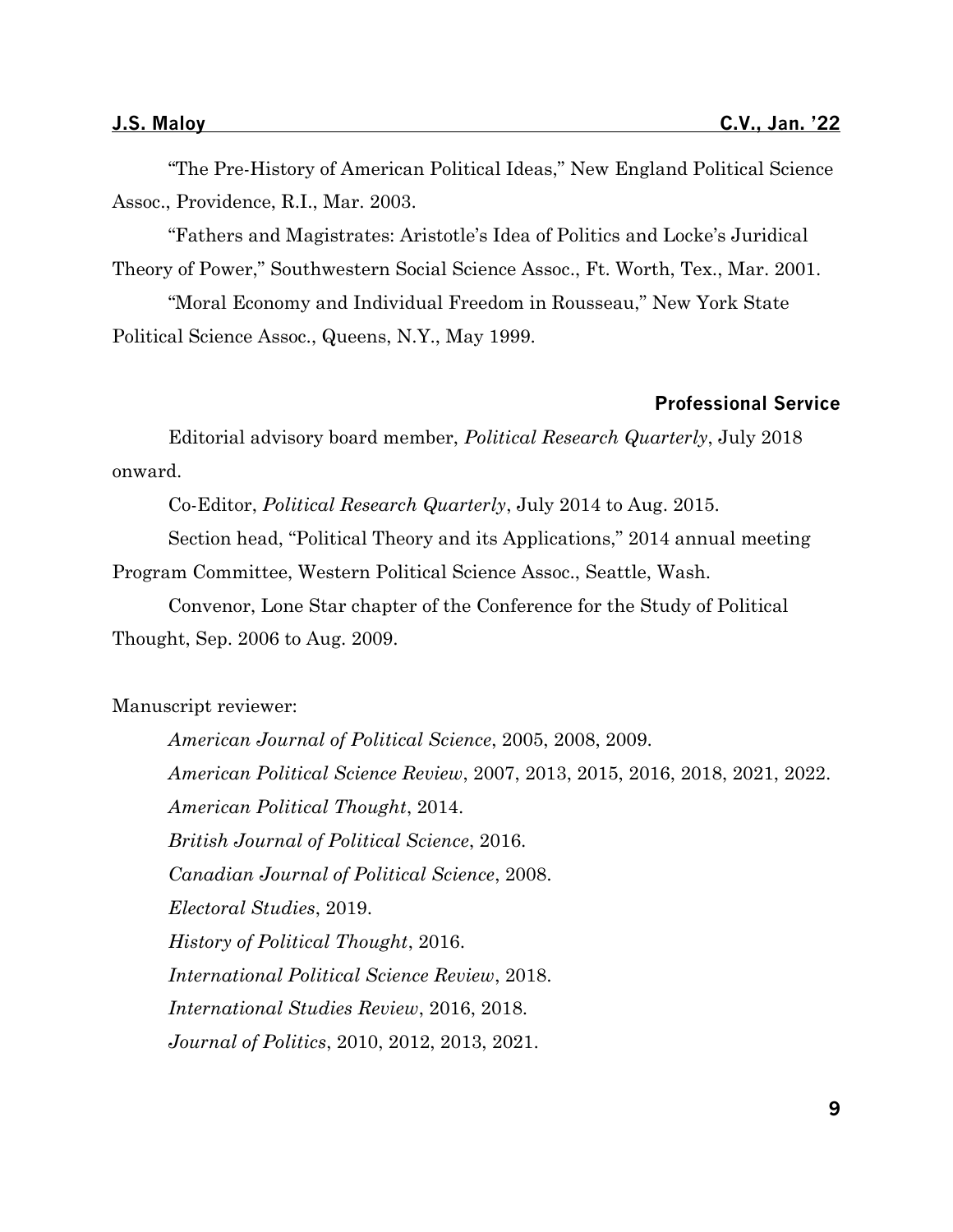*Parliamentary Affairs*, 2019. *Perspectives on Politics*, 2009, 2011, 2021. *Political Research Quarterly*, 2019, 2020. *Political Studies*, 2017. *Politics and Governance*, 2013. *Polity*, 2010, 2013, 2015.

University service:

Vice President, Faculty Senate, Univ. of Louisiana, Lafayette, May 2021 onward.

Convenor, Saloom Chair Speaker Series, Univ. of Louisiana, Lafayette, Jan. 2016 to Apr. 2019: 12 public events with 21 guest speakers.

Scholarship Co-Ordinator, Dept. of Political Science, Univ. of Louisiana, Lafayette, Jan. 2016 onward.

Faculty advisor, International Studies Society, Dept. of Political Science,

Univ. of Louisiana, Lafayette, Jan. 2016 onward.

Screening cmte. for Board of Regents Support Fund applications, College of Liberal Arts, Univ. of Louisiana, Lafayette, Mar. 2017, Mar. 2018.

Screening cmte. for National Endowment for the Humanities grant

applications, College of Liberal Arts, Univ. of Louisiana, Lafayette, Sep. 2016.

International Initiatives Task Force, Univ. of Louisiana, Lafayette, Apr. 2016 onward.

Personnel cmte., Dept. of Political Science, Oklahoma State Univ., 2014-15 academic year.

Fire and Emergency Management program cmte., Dept. of Political Science, Oklahoma State Univ., 2013-14.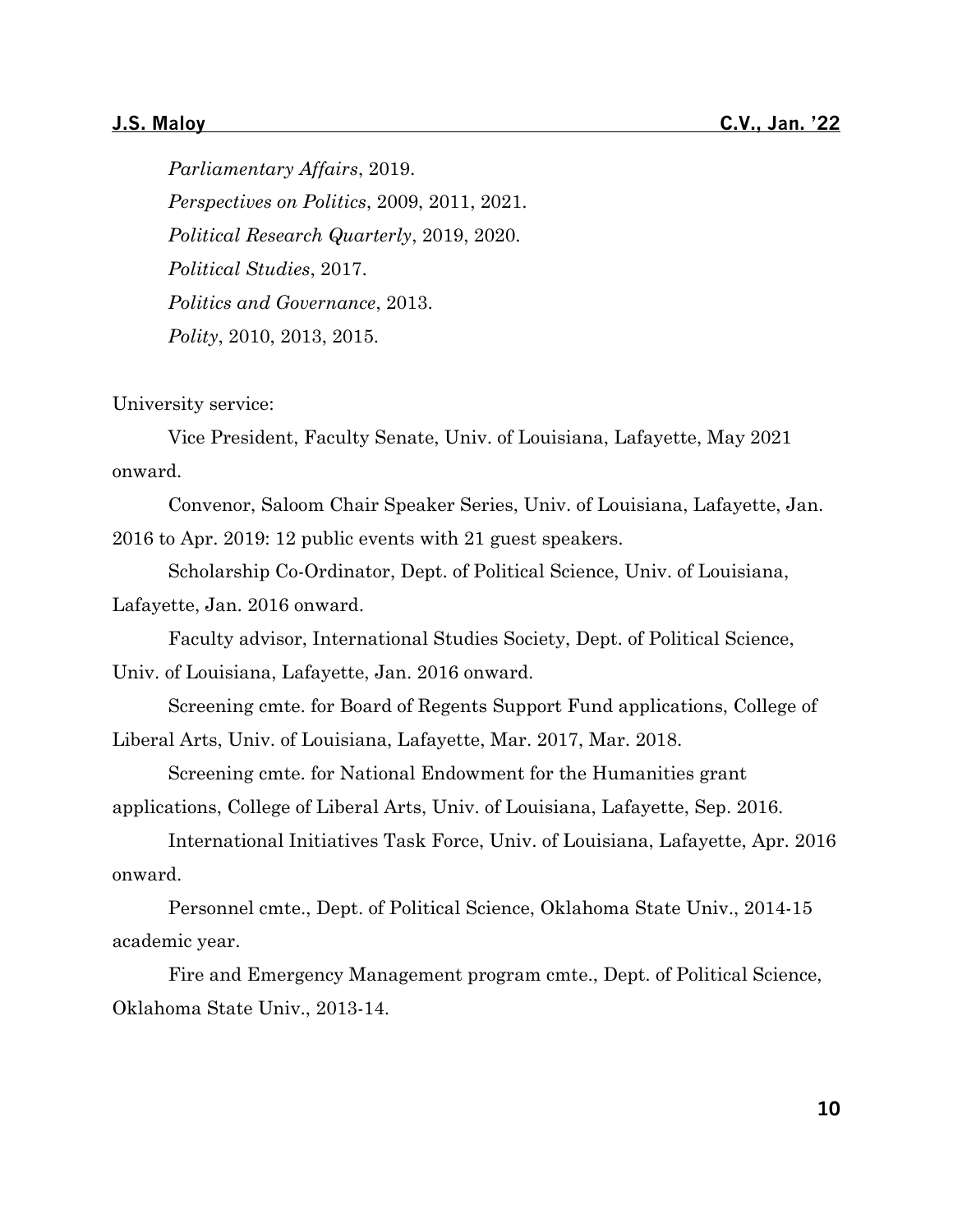M.A. program director, Dept. of Political Science, Oklahoma State Univ., Aug. 2011 to Aug. 2012.

Personnel cmte. (chair), Dept. of Political Science, Oklahoma State Univ., 2011-12 academic year.

Graduate cmte., Dept. of Political Science, Oklahoma State Univ., 2009-10 academic year.

Personnel cmte., Dept. of Political Science, Oklahoma State Univ., 2009-10 academic year.

Undergraduate cmte., Dept. of Political Science, Oklahoma State Univ., 2008- 9 academic year.

Convenor, Political Research Seminar, Dept. of Political Science, Oklahoma State Univ., Mar. 2005 to Sep. 2007.

#### **Community Outreach**

"There's More Voter Participation in the Jungle," *New Orleans Times-*

*Picayune*, Apr. 14, 2021.

Guest on "Talk Louisiana," WRKF-FM (Baton Rouge, La.): July 15, 2020. Guest on "Bayou to Beltway," KRVS-FM (Lafayette, La.): July 27, Nov. 9,

Dec. 14, 2016; Feb. 4, Nov. 9, 2018; Mar. 10, Nov. 4, 2020.

Guest on Judith Meriwether program, KRVS-FM (Lafayette, La.): Jan. 26,

Mar. 8, Oct. 10, 2016; Mar. 27, Nov. 2, 2017.

Guest analyst for election-night programming, KLFY-TV (Lafayette, La.): Nov. 8, 2016.

Guest moderator for candidate forum, St. Landry Parish Democratic Party, Opelousas, La., Oct. 2015.

Guest on "Community Issues on Tap" radio program, KJMU-AM (Tulsa), Oct. 2009 and Apr. 2010.